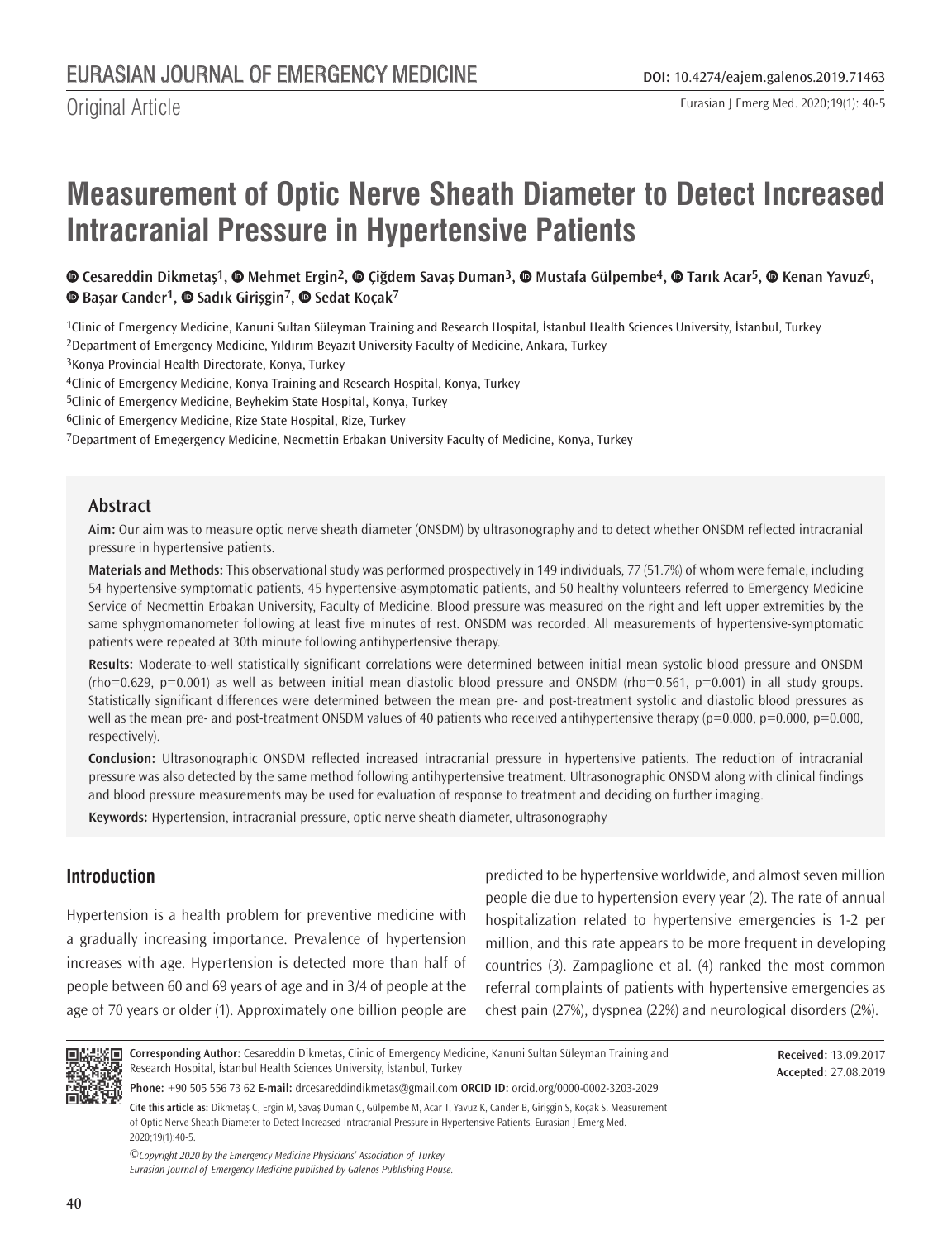Hypertension may cause an increase in intracranial pressure (ICP). Such an increase is generally detected at a blood pressure over 180/120 mmHg (5). The sensitivity of fundoscopic examination performed for pupil edema in physical examination and used to detect acute ICP increase varies between 20% and 30% and depends on the attainment of the clinician (6,7). Papilledema may appear several hours after ICP increase (6). The measurement of optic nerve sheath diameter (ONSDM) by ultrasonography (US) is a non-invasive and useful method for the measurement of increased ICP (8).

In the present study, ONSDM by ultrasound was performed to detect ICP increase in hypertensive patients who were referred to ER to investigate whether the optic nerve sheath diameter (ONSD) increased in the presence of hypertension and whether ONSD was altered following antihypertensive treatment.

# **Materials and Methods**

Male and female patients over 18 years of age who were referred to the Emergency Room of Emergency Medicine, Department of Necmettin Erbakan University Faculty of Medicine between May,  $1<sup>st</sup>$ , 2012 and January,  $1<sup>st</sup>$ , 2013 due to high blood pressure (systolic blood pressure ≥140 mm Hg and/or diastolic blood pressure ≥90 mm Hg) were enrolled in the study. Informed consent was obtained from all patients participating in the study.

Hypertension-induced symptoms were determined as headache, double vision, blurry vision, dyspnea, chest pain, dizziness, dullness, nausea, abdominal pain, pain or weakness on extremities, nasal bleeding and confusion in the present study. Patients included in the study were investigated for these symptoms, and they were divided into two groups as "hypertensive-symptomatic" and "hypertensive-asymptomatic".

Healthy volunteers (normotensive and asymptomatic) without any complaints whose blood pressures were below specified limits and whose consents for participation were obtained constituted the control group.

Young patients, patients with incarceration, those who did not give consent, patients who were unstable and required urgent medical therapy, and symptomatic patients with normal blood pressure were excluded from the study.

Blood pressures of the patients and the volunteers enrolled into the study were measured from the right and left upper extremities following at least 5 minutes of rest by using a sphygmomanometer with an appropriately sized sleeve which was calibrated every year, and the results were recorded on the study form. The blood pressure measurements of the patients in the hypertensive-symptomatic group were repeated at the 30th minute following antihypertensive therapy, and the results were also recorded on the study form. The arithmetic means of recorded systolic and diastolic blood pressures measured from both extremities were calculated for statistical analysis.

ONSDM was performed on axial and sagittal planes from both eyes by a Philips Envisorc brand ultrasound device (serial number: US60608496) using a 7.5 MHz linear probe. Researchers carrying out the study were selected from physicians who were certificated by basic US courses. US imaging was performed in the supine position. Eyelids of the patients were irrigated with water while the eyes were closed. The gel was applied to the US probe. A protective sheath was placed onto the probe to prevent any possible allergic reaction against the gel. The image was saved when the optic nerve sheath image was captured. The distance of 0.3 cm posterior to the globe was marked, and the distance between both hypoechoic areas surrounding the optic nerve sheath at this plane was measured. Such measurements were applied to both eyes on the sagittal and axial planes. The measurement results were recorded in the study form.

Blood pressure measurements of the patients in the symptomatic hypertensive group were repeated at the  $30<sup>th</sup>$  minute following antihypertensive therapy. The average of four measurements was calculated to be used for statistical analysis.

The study included a total of 149 participants, including 54 patients in the hypertensive-symptomatic group, 45 patients in the hypertensive-asymptomatic group, and 50 individuals in normotensive- asymptomatic (control) group.

## **Statistical Analysis**

SPSS™ 16.0 version program was used for statistical analysis of the data obtained. The chi-square test was utilized for categorical data. Normality analysis was performed for numeric data. The Wilcoxon sign test was utilized for dependent groups, whereas the Kruskal-Wallis test was used for more than two independent groups, which did not fit a normal distribution. When needed, the Mann-Whitney U test was performed for two independent groups which did not fit a normal distribution. Pearson's and Spearman's correlation analysis were applied to numeric data. For all tests, p values below 0.05 were considered as statistically significant.

## **Results**

One hundred and forty-nine participants, including 77 (51.7%) females and 72 (48.3%) males were enrolled in the study. The control group consisted of 50 healthy volunteers, including 26 (52%) males and 24 (48%) females. The hypertensiveasymptomatic group consisted of 45 patients, including 27 (60%)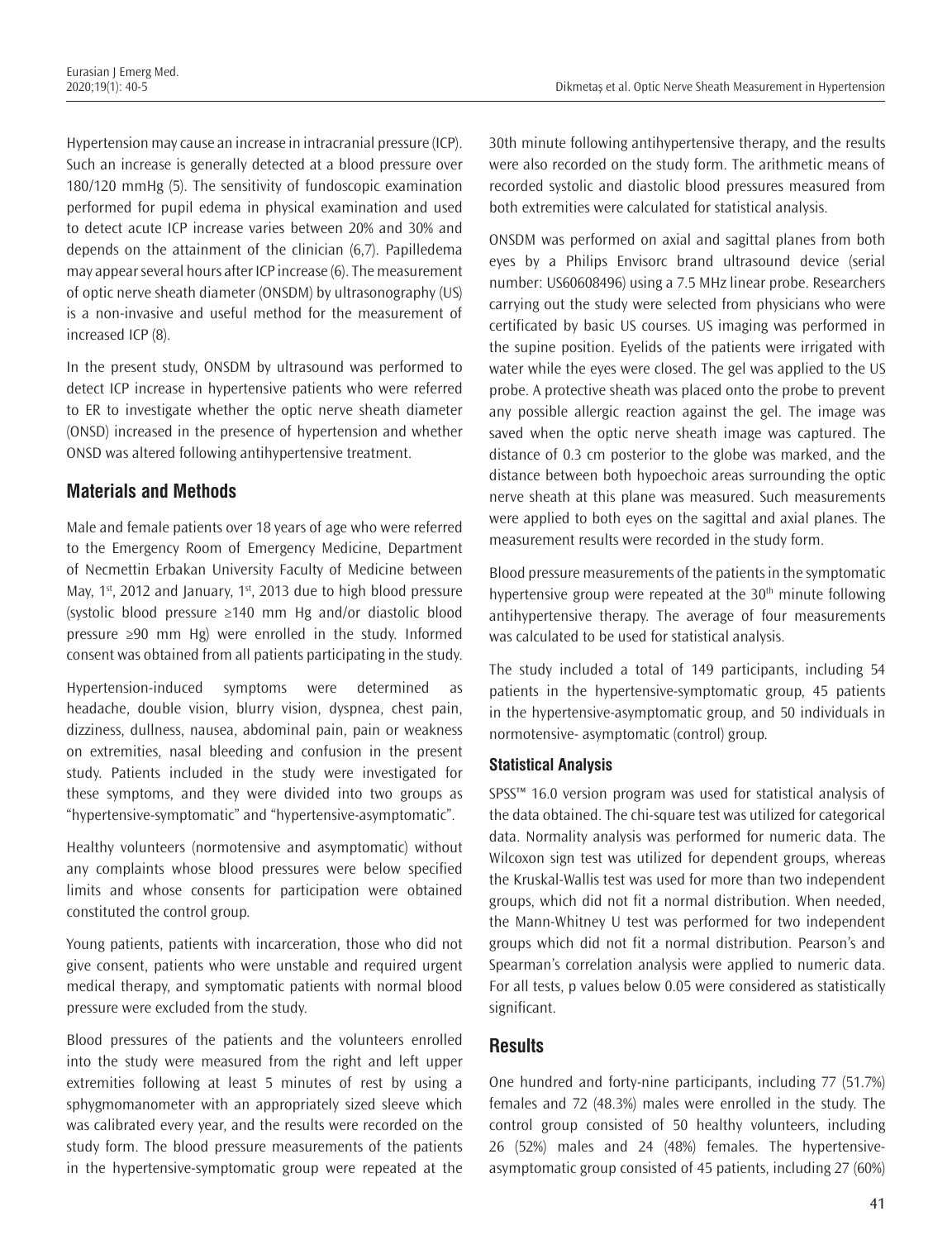females and 18 (40%) males. The hypertensive-symptomatic group consisted of 54 patients, including 28 (51.9%) males and 26 (48.1%) females (Table 1). There were no statistically significant differences among the study groups regarding gender ( $p=0.409$ ).

The average age was  $27.76 \pm 5.77$  years in the control group, whereas it was 65.11±15.96 years in the hypertensiveasymptomatic group and  $64.98 \pm 13.06$  years in the hypertensivesymptomatic group (Table 2). A statistically significant difference was determined between the control group and hypertensive-asymptomatic group as well as the control group and hypertensive-symptomatic group  $(p=0.000, p=0.000, p=0.000)$ respectively) regarding age. However, there was no statistically significant difference regarding age between the hypertensiveasymptomatic group and hypertensive-symptomatic group (p=0.816). This result was referred to the fact that the control group consisted of normotensive and asymptomatic healthy volunteers.

The mean of initial systolic blood pressure measurements in ER was found as  $111.70 \pm 9.77$  mmHg in the control group, 165.66±18.19 mmHg in the hypertensive-asymptomatic group,

| Table 1. Distribution of the study groups according to the<br>gender |          |          |              |
|----------------------------------------------------------------------|----------|----------|--------------|
| <b>Study Group</b>                                                   | Gender   |          | <b>Total</b> |
|                                                                      | Male     | Female   |              |
|                                                                      | n(%)     | $n$ (%)  | $n$ (%)      |
| Normotensive-asymptomatic                                            | 26 (52%) | 24 (48%) | 50 (100%)    |
| Hypertensive-asymptomatic                                            | 18 (40%) | 27 (60%) | 45 (100%)    |
| Hypertensive-symptomatic                                             | 28 (52%) | 26 (48%) | 54 (100%)    |
| <b>Total</b>                                                         | 72 (48%) | 77 (52%) | 149 (100%)   |

**Table 2. Mean, median, minimum, and maximum values of the study groups regarding age**

| <b>Study group</b>                                 | Age (years)       |                  |  |
|----------------------------------------------------|-------------------|------------------|--|
|                                                    | Mean $\pm$ SD     | Median (min-max) |  |
| Normotensive-asymptomatic                          | $27.76 + 5.77$    | $26(19-49)$      |  |
| Hypertensive-asymptomatic                          | $65.11 \pm 15.96$ | 68 (18-97)       |  |
| Hypertensive-symptomatic                           | 64.98±13.06       | 68 (19-85)       |  |
| SD: Standard deviation, min: Minimum, max: Maximum |                   |                  |  |

and 177.12±22.58 mmHg in the hypertensive-symptomatic group (Table 3). In the comparison of the study groups regarding the mean initial systolic blood pressure, statistically significant differences were determined between the control group and the hypertensive-asymptomatic group as well as the control group and hypertensive-symptomatic group  $(p=0.000, p=0.000, p=0.000)$ respectively). Furthermore, a statistically significant difference was found to be present between the hypertensive-asymptomatic group and hypertensive-symptomatic group regarding the initially measured mean systolic blood pressure  $(p=0.009)$  (Table 3).

The mean initial diastolic blood pressure in ER was 76.35±7.71 mmHg in the control group, 93.66±10.73 mmHg in the hypertensive-asymptomatic group and 100.32±11.79 mmHg in the hypertensive-symptomatic group (Table 3). In the comparison of the study groups regarding the mean initial diastolic blood pressure, statistically significant differences were determined between the control group and hypertensive-asymptomatic group as well as the control group and hypertensive-symptomatic group  $(p=0.000, p=0.000, respectively)$ . Furthermore, a statistically significant difference was found to be present between the hypertensive-asymptomatic and hypertensive-symptomatic groups  $(p=0.005)$ .

The mean of initial ONSDM in ER was 0.442±0.0386 cm in the control group, 0.523±0.0570 cm in the hypertensiveasymptomatic group, and 0.527±0.0652 cm in the hypertensivesymptomatic group (Table 4). In the comparison of the study groups regarding the initial ONSDM in ER, statistically significant differences were determined to be present between the control group and the hypertensive-asymptomatic group as well as the control group and the hypertensive-symptomatic group  $(p=0.000, p=0.000, respectively)$ . However, no statistically significant difference was detected between the hypertensiveasymptomatic and hypertensive-symptomatic groups regarding ONSDM  $(p=0.254)$ .

A statistically significant moderate-to-well correlation was detected between the initial mean systolic blood pressure measured during admission to ER and ONSDM in all study groups (rho=0.629, p=0.046). A moderate-to-well correlation

**Table 3. The mean, median, minimum, maximum values of systolic blood pressure and diastolic blood pressure of the study groups initially measured in the emergency room**

| Study group                                        | Initial mean systolic blood pressure (mmHg) |                  | Initial mean diastolic blood pressure (mmHg) |                  |
|----------------------------------------------------|---------------------------------------------|------------------|----------------------------------------------|------------------|
|                                                    | Mean $\pm$ SD                               | Median (min-max) | Mean $\pm$ SD                                | Median (min-max) |
| Normotensive-asymptomatic                          | $111.70 \pm 9.77$                           | $110(90-130)$    | 76.35+7.71                                   | $80(60-90)$      |
| Hypertensive-asymptomatic                          | $165.66 \pm 18.19$                          | 160 (145-220)    | $93.66 \pm 10.73$                            | $90(80-130)$     |
| Hypertensive-symptomatic                           | $177.12 \pm 22.58$                          | 175 (145-240)    | $100.32 \pm 11.79$                           | 100 (75-125)     |
| SD: Standard deviation, min: Minimum, max: Maximum |                                             |                  |                                              |                  |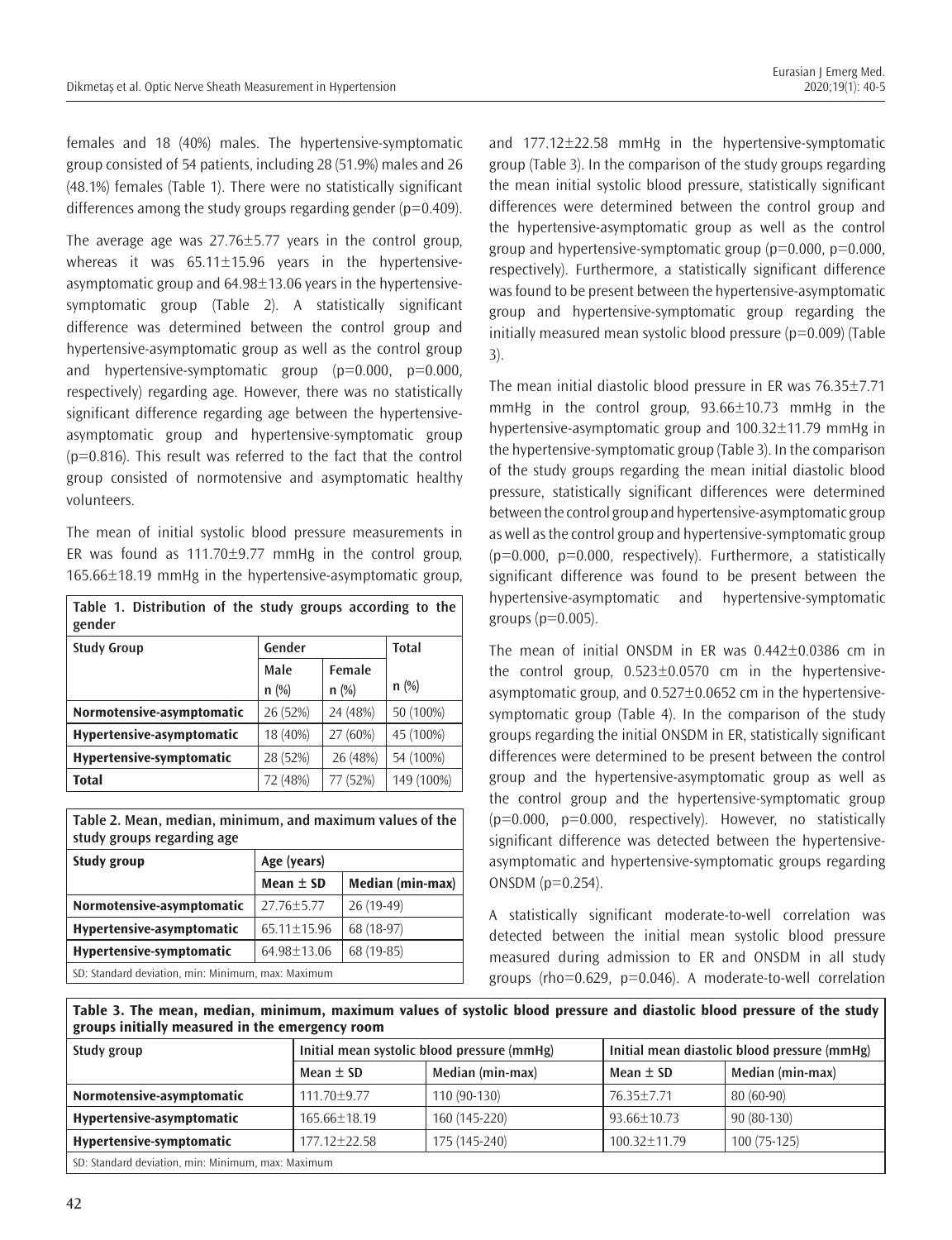was detected between the initial mean diastolic blood pressure measured during admission to ER and ONSDM in all study groups, and such correlation was also statistically significant (rho=0.561,  $p=0.000$ ).

A statistically significant correlation was detected between the initial mean systolic blood pressure and ONSDM in both hypertensive groups (hypertensive-asymptomatic and hypertensive-symptomatic) (rho=0.382, p=0.000). Moreover, a statistically significant correlation was detected between the initial mean diastolic blood pressure and ONSDM (rho=0.280,  $p=0.005$ ).

A statistically significant difference was detected between the pre- and post-treatment mean systolic blood pressures of 40 patients in the hypertensive-symptomatic group who received antihypertensive treatment in ER  $(p=0.000)$ . Similarly, a statistically significant difference was detected between the preand post-treatment mean diastolic blood pressures in the same group  $(p=0.000)$ .

The mean of ONSDM in the hypertensive-symptomatic group who received antihypertensive treatment in the ER was  $0.528\pm0.072$  cm before the treatment, and  $0.461\pm0.058$  cm after the treatment (Table 5). A statistically significant difference was determined between the pre- and post-treatment ONSDM values  $(p=0.000)$ .

Nineteen patients in the hypertensive-symptomatic group were detected to have at least one of head/brain computed

**Table 4. The mean, median, minimum, maximum values of ONSDM of the study groups initially determined in the Emergency Room**

| Study group                                                                                           | Initial ONSDM (cm) |                        |  |
|-------------------------------------------------------------------------------------------------------|--------------------|------------------------|--|
|                                                                                                       | Mean $\pm$ SD      | <b>Median</b>          |  |
|                                                                                                       |                    | $(min-max)$            |  |
| Normotensive-asymptomatic                                                                             | $0.442 \pm 0.0386$ | $0.435(0.371 - 0.533)$ |  |
| Hypertensive-asymptomatic                                                                             | $0.523 \pm 0.0570$ | $0.523(0.389 - 0.619)$ |  |
| Hypertensive-symptomatic                                                                              | $0.527 \pm 0.0652$ | $0.527(0.388 - 0.706)$ |  |
| ONSDM: Optic nerve sheath diameter measurement, SD: Standard deviation, min:<br>Minimum, max: Maximum |                    |                        |  |

**Table 5. Mean, median, minimum, maximum values of ONSDM before and after the treatment of the hypertensivesymptomatic patients**

| Study group                                                                                           | ONSDM (cm)        |                        |  |
|-------------------------------------------------------------------------------------------------------|-------------------|------------------------|--|
|                                                                                                       | Mean $\pm$ SD     | Median (min-max)       |  |
| <b>Before treatment</b>                                                                               | $0.528 \pm 0.072$ | $0.532(0.388 - 0.706)$ |  |
| After treatment                                                                                       | $0.461 \pm 0.058$ | $0.449(0.361 - 0.586)$ |  |
| ONSDM: Optic nerve sheath diameter measurement, SD: Standard deviation, min:<br>Minimum, max: Maximum |                   |                        |  |

tomography (CT), head/brain MR, head/brain CT angiography and/or head/brain MR angiography imaging tests. The evaluation of these tests by the Radiology Department, revealed no acute pathology in five patients. Various pathologies were detected in 14 patients as follows: four patients with intraparenchymal bleeding, 1 patient with subarachnoid bleeding, 1 patient with subdural bleeding, three patients with acute/subacute infarction, three patients with chronic infarction, one patient with meningioma, and one patient with encephalitis. Since encephalitis, meningioma, and chronic infarction were not acute complications of hypertension, they were excluded from the subgroup analysis. Therefore, nine patients with acute pathology were compared with the other five patients regarding ONSDM. The average value of ONSDM was 0.480±0.044 cm in the group with no acute pathology and  $0.571\pm0.057$  cm in the group with an acute pathology (Table 6). A statistically significant difference was found to be present between the two groups regarding  $ONSDM (p=0.009)$ .

## **Discussion**

Although ICP measurement by invasive intracranial devices is a gold standard, the measurement is not always possible because the procedure is invasive, requires being specialized in neurosurgery, and has some contraindications such as coagulopathy or thrombocytopenia (9). Non-invasive techniques such as MRI or CT may be preferred; however, they are both expensive and time-consuming (10). Furthermore, CT scanning cannot be performed in unstable patients. Neuroimaging should be performed in a patient with a suspicion of ICP increase to exclude a space-occupying lesion, which requires surgical decompression (11). Moreover, findings supporting the diagnosis of increased ICP include signification of the subarachnoid field around the optic nerve, papilledema (posterior sclera flattening), vertical curvature of the optic nerve, prominent prelaminar part of the optic nerve, partially empty sella turcica, flow reduction in dural venous sinus, and sinus compression (12,13). Transcranial doppler US, which requires experience, might be insufficient (14).

The optic nerve is a part of the central nervous system during development and surrounded by subarachnoid cerebrospinal

| Table 6. Mean, median, minimum and maximum values of |  |  |  |
|------------------------------------------------------|--|--|--|
| ONSDM of the hypertensive-symptomatic patients with/ |  |  |  |
| without pathology detected by advanced imaging tests |  |  |  |
|                                                      |  |  |  |

| <b>Study group</b>                                                                                    | ONSDM (cm)        |                      |  |
|-------------------------------------------------------------------------------------------------------|-------------------|----------------------|--|
|                                                                                                       | Mean $\pm$ SD     | Median (min-max)     |  |
| No pathology $(n=5)$                                                                                  | $0.480 \pm 0.044$ | $0.487(0.418-0.532)$ |  |
| Pathology (n=9)                                                                                       | $0.571 \pm 0.057$ | $0.573(0.514-0.706)$ |  |
| ONSDM: Optic nerve sheath diameter measurement, SD: Standard deviation, min:<br>Minimum, max: Maximum |                   |                      |  |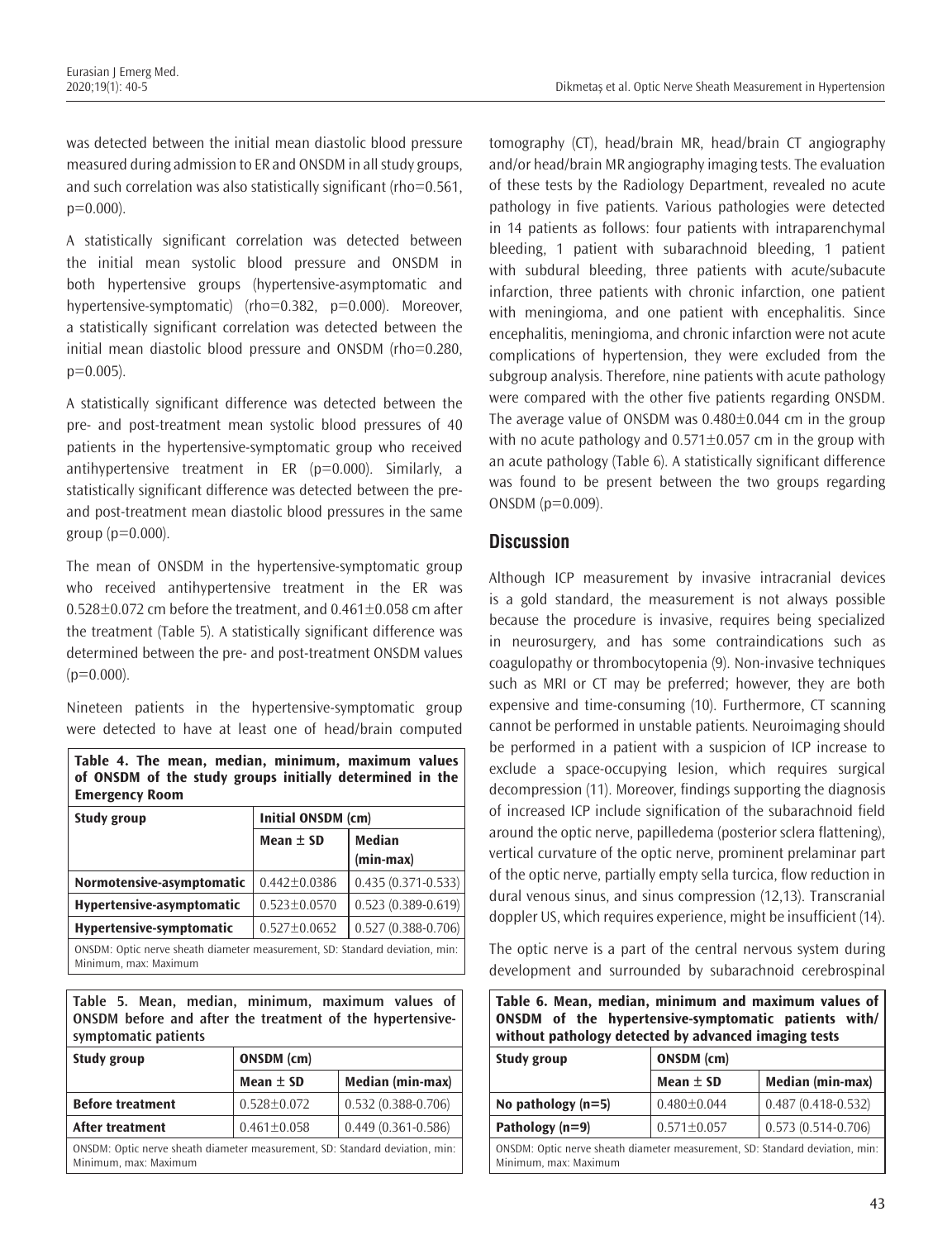fluid and dura mater; therefore, ONSDM is affected by cerebrospinal fluid changes (15). There are many studies addressing the relation between ONSDM and ICP in the literature. Kimberly et al. (16) analyzed the correlation between ONSDM and direct invasive ICP measurement in their study conducted in 15 individuals (11 individuals with spontaneous intracerebral hemorrhage; 4 individuals with traumatic injury) by optic US. They determined the presence of a significant correlation between ICP and ONSDM. When ONSDM was measured to be larger than 0.5 cm, the sensitivity and specificity were 88% and 93%, respectively, regarding the detection of ICP increase (16).

Blaivas et al. (17) conducted their study in 35 individuals and detected increased ICP findings in CT scan of 14 patients. Mean ONSDM of the patients with increased ICP and without pathology by CT was measured 6.27 mm and 4.42 mm, respectively. They reported that they found no statistically significant difference between the two groups. The sensitivity and specificity for detection of ICP increase by ONSDM by US were found to be 95% and 100%, respectively (17).

Roque et al. (8) measured ONSD by US to detect the increase of ICP in hypertensive patients. In their study, patients with a systolic blood pressure of ≥140 mmHg and/or diastolic blood pressure of ≥90 mmHg were included in the hypertensive group. The patients in the hypertensive group were divided into two subgroups. A patient was placed in the hypertensivesymptomatic group if he/she had one or more complaints such as headache, double vision, chest pain, shortness of breath, drowsiness, dizziness, nausea/vomiting, abdominal pain, and pain/weakness on the extremities and in the hypertensiveasymptomatic group if no complaint was present. Patients with a systolic blood pressure of <140 mmHg and/or diastolic blood pressure of <90 mmHg who did not have any complaints were included in the normotensive-asymptomatic group (8). In line with the present study, Roque et al. (8) detected a correlation between the mean systolic blood pressure and ONSDM when they analyzed all groups. Moreover, a weak correlation was found between the mean diastolic blood pressure and ONSDM when compared with the correlation between systolic blood pressure and ONSDM (8). We detected a moderate-to-well and significant correlation in our study. Similarly, in the study of Roque et al. (8), a correlation was detected between systolic blood pressure and ONSDM in the hypertensive group. Roque et al. (8) also found a correlation between the mean diastolic blood pressure and ONSDM. We detected a significant correlation in the present study. Furthermore, Roque et al. (8) accepted ONSDM ≥0.5 cm as abnormal and detected the best systolic and diastolic blood pressure threshold providing that level as 166/82 mmHg. In the same study, no statistically significant difference was detected in

ONSDM before and after antihypertensive treatment. However, in the present study, a statistically significant difference was detected in the hypertensive-symptomatic group before and after antihypertensive treatment.

Girisgin et al. (18) enrolled 54 individuals, including 26 healthy volunteers in their study. CT scan reports of the patient group revealed brain injury, intracerebral hemorrhage, cerebral infarction, and hypoxic brain. Mean ONSDM was found as 4.6 mm in healthy volunteers and 6.4 mm in the patient group. A statistically significant difference was detected between the two groups (18). A significant difference was detected between the patients with and without acute intracranial pathology by CT within the hypertensive symptomatic group of the present study.

Amini et al. (19) measured ONSDM on 50 patients who were hemodynamically stable and had lumbar puncture because of various causes. ICP measurement was performed by lumbar puncture in that study. ICP was detected to be normal in 36 patients and increased in 14 patients. Mean ONSDM in the patients with increased ICP was found 6.66±0.58 mm and mean ONSDM in the patients with a normal ICP was detected  $4.60\pm0.41$ mm. A statistically significant difference was detected between the two groups  $(p<0.001)$ . A statistically significant correlation was detected between the ONSDM value and ICP (rho=0.88, p<0.05). When ONSDM was over 5.5 mm, the sensitivity and specificity regarding ICP over 20 cm H2O were 100% and 100%, respectively (19).

Bäuerle et al. (20) searched the relation between ONSDM and ICP on 25 patients diagnosed with IIH. The control group included 25 healthy volunteers who did not have lumbar puncture before. In the aforementioned that study, ICP was measured by lumbar puncture and 30 to 50 mL cerebrospinal fluid was discharged as a treatment. After the discharge procedure, ONSDM was performed again. Mean ONSDM in the patients with IHH and in the control group was found  $6.4\pm0.6$  mm and  $5.4\pm0.5$  mm; and there was statistically significant difference between groups (p<0.001). Moreover, the best threshold of ONSDM to detect ICP increase was found to be 5.8 mm; sensitivity and specificity were 90% and 84%, respectively. ONSDM decreased on both eyes in the patients with IHH after lumbar puncture (right ONSDM 5.8±0.7 mm, p<0.004; left ONSDM 5.9±0.7 mm (p<0.043) (20). The results of the present study and of the studies conducted by Amini et al. (19) have led us to think that the efficacy of treatments for reduction of ICP can be monitored by ultrasonographic ONSDM.

#### **Study Limitations**

In the present study, the control group was created from normotensive-asymptomatic healthy volunteers. The average ages of the control and hypertensive study groups were different.